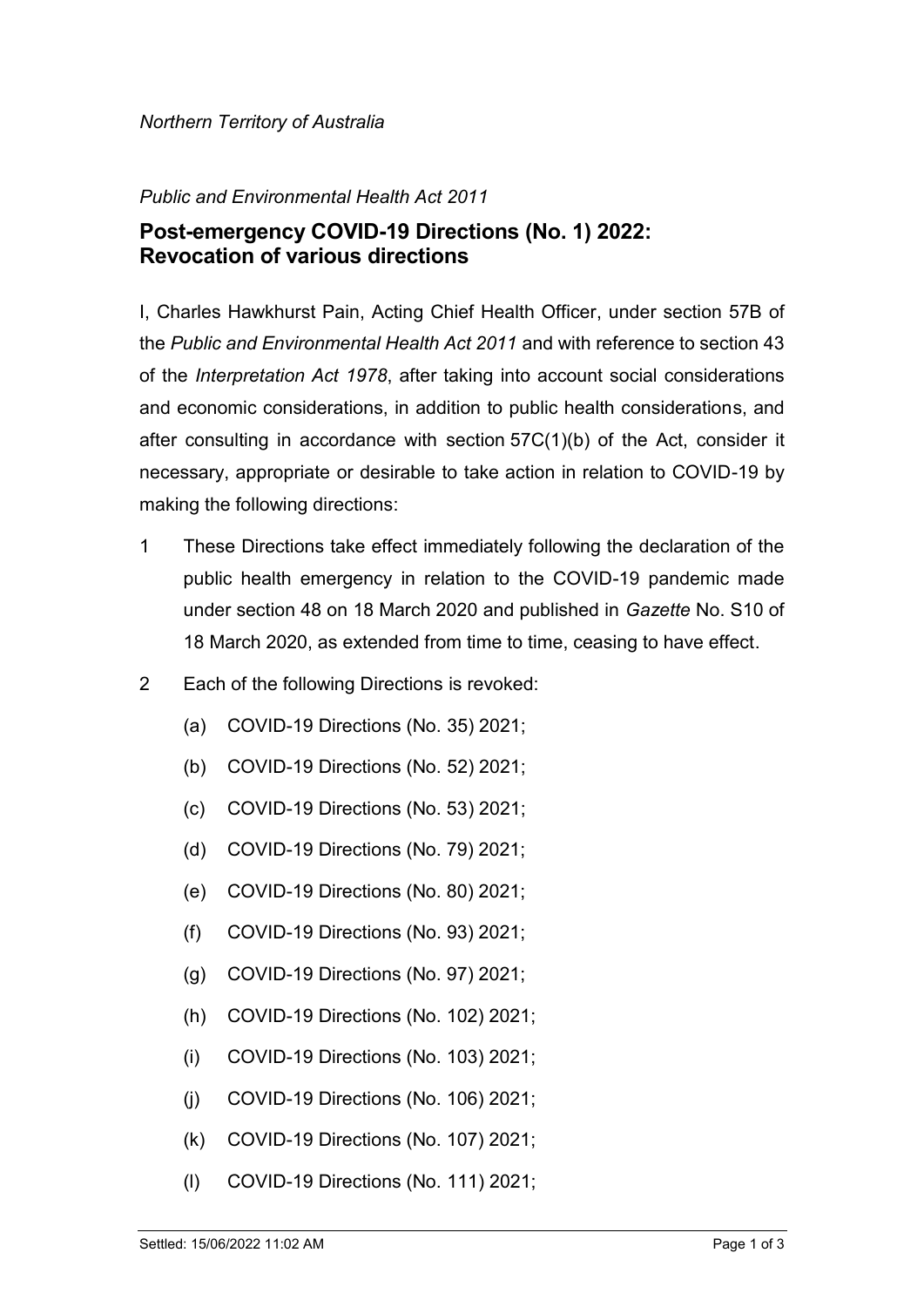- (m) COVID-19 Directions (No. 113) 2021;
- (n) COVID-19 Directions (No. 115) 2021;
- (o) COVID-19 Directions (No. 117) 2021;
- (p) COVID-19 Directions (No. 119) 2021;
- (q) COVID-19 Directions (No. 121) 2021;
- (r) COVID-19 Directions (No. 125) 2021;
- (s) COVID-19 Directions (No. 126) 2021;
- (t) COVID-19 Directions (No. 128) 2021;
- (u) COVID-19 Directions (No. 135) 2021;
- (v) COVID-19 Directions (No. 138) 2021;
- (w) COVID-19 Directions (No. 139) 2021;
- (x) COVID-19 Directions (No. 140) 2021;
- (y) COVID-19 Directions (No. 141) 2021;
- (z) COVID-19 Directions (No. 3) 2022;
- (za) COVID-19 Directions (No. 6) 2022;
- (zb) COVID-19 Directions (No. 7) 2022;
- (zc) COVID-19 Directions (No. 11) 2022;
- (zd) COVID-19 Directions (No. 32) 2022;
- (ze) COVID-19 Directions (No. 33) 2022;
- (zf) COVID-19 Directions (No. 34) 2022;
- (zg) COVID-19 Directions (No. 36) 2022;
- (zh) COVID-19 Directions (No. 38) 2022;
- (zi) COVID-19 Directions (No. 39) 2022;
- (zj) COVID-19 Directions (No. 41) 2022;
- (zk) COVID-19 Directions (No. 47) 2022;
- (zl) COVID-19 Directions (No. 48) 2022;
- (zm) COVID-19 Directions (No. 51) 2022;